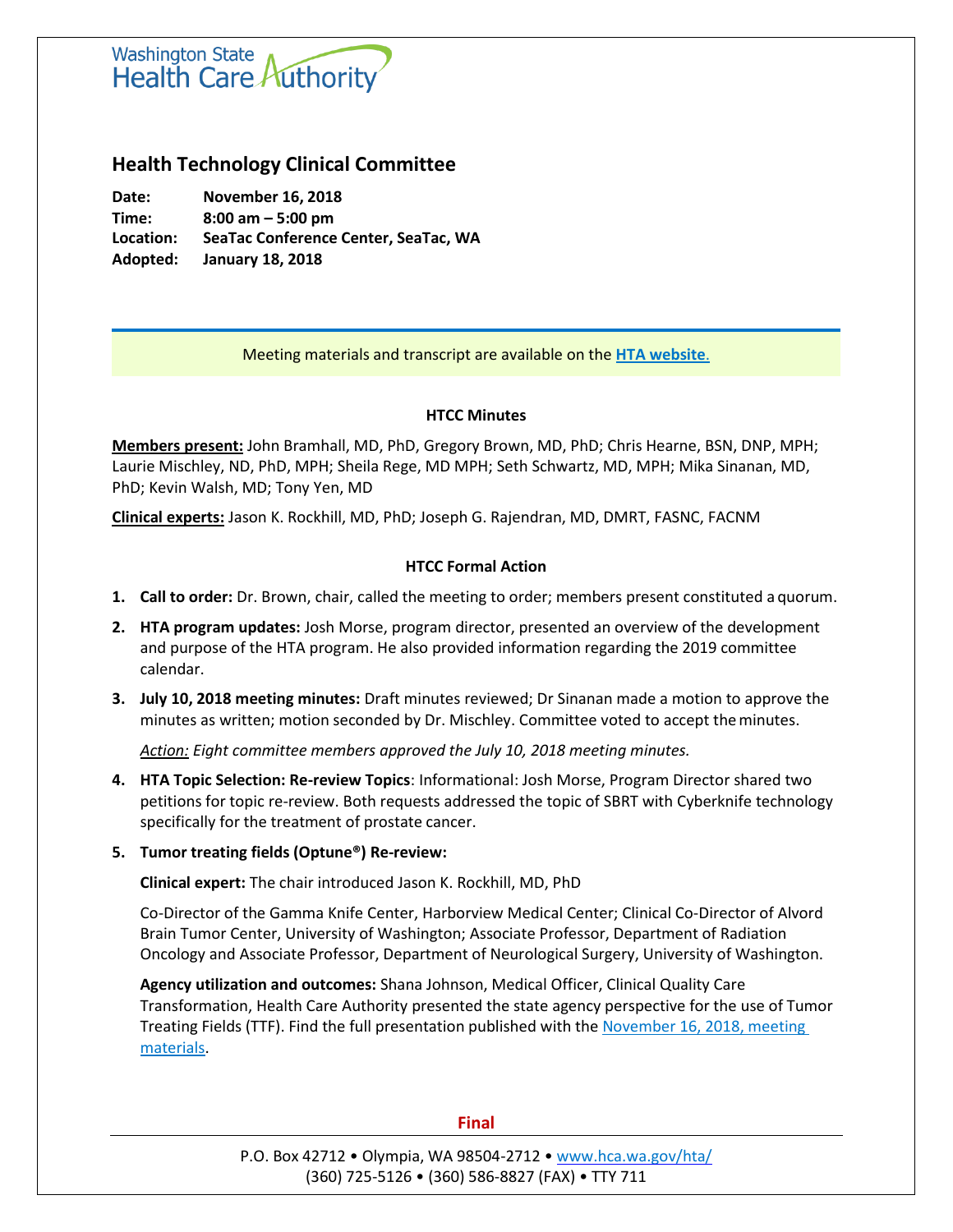**Scheduled and open public comments:** The chair called for public comments. Comments provided by:

Justin Kelly, RN, BSN, Regional Vice President, Health Policy, Novocure

Find the full presentation published with th[e November 16, 2018, meeting materials.](http://www.hca.wa.gov/about-hca/health-technology-assessment/meetings-and-materials)

### **Vendor report / HTCC question and answer:**

Rachel Palmieri Weber, PhD, RTI, University of North Carolina Evidence-based Practice Center. The full presentation is published with the [November 16, 2018 meeting materials](http://www.hca.wa.gov/about-hca/health-technology-assessment/meetings-and-materials)

#### **HTCC coverage vote and formal action:**

#### *Committee decision*

Based on the deliberations of key health outcomes the committee decided that it had the most complete information: a comprehensive and current evidence report, public comments, and state agency utilization information. The committee decided that the current evidence on tumor treating fields, (TTF) is sufficient to make a determination on this topic. The committee discussed and voted on the evidence for the use of TTF for: 1) newly diagnosed glioblastoma multiforme; 2) recurrent glioblastoma multiforme; and 3) treatment of other cancers. The committee considered the evidence and gave greatest weight to the evidence it determined, based on objective factors, to be the most valid and reliable.

Based on these findings, the committee voted to not cover tumor treating fields for treatment of newly diagnosed glioblastoma multiforme, recurrent glioblastoma multiforme, and for treatment of other cancers.

|                                         | <b>Not</b><br>covered | <b>Covered under</b><br>certain conditions | Covered<br>unconditionally |
|-----------------------------------------|-----------------------|--------------------------------------------|----------------------------|
| Tumor treating fields – newly diagnosed |                       |                                            |                            |
| Tumor treating fields - recurrence      |                       |                                            |                            |
| Tumor treating fields – other cancers   |                       |                                            |                            |

#### *Discussion*

The committee reviewed and discussed the available studies for use of TTF. Details of study design, inclusion criteria, outcomes and other factors affecting study quality were discussed. A majority of committee members found the evidence sufficient to determine that use of TTF was equivalent for safety unproven for efficacy and less cost-effective than comparators.

#### *Limitations*

N/A

### *Action*

The committee checked for availability of a Centers for Medicare and Medicaid Services (CMS) national coverage decision (NCD). There is no NCD for tumor treating fields.

#### **Final**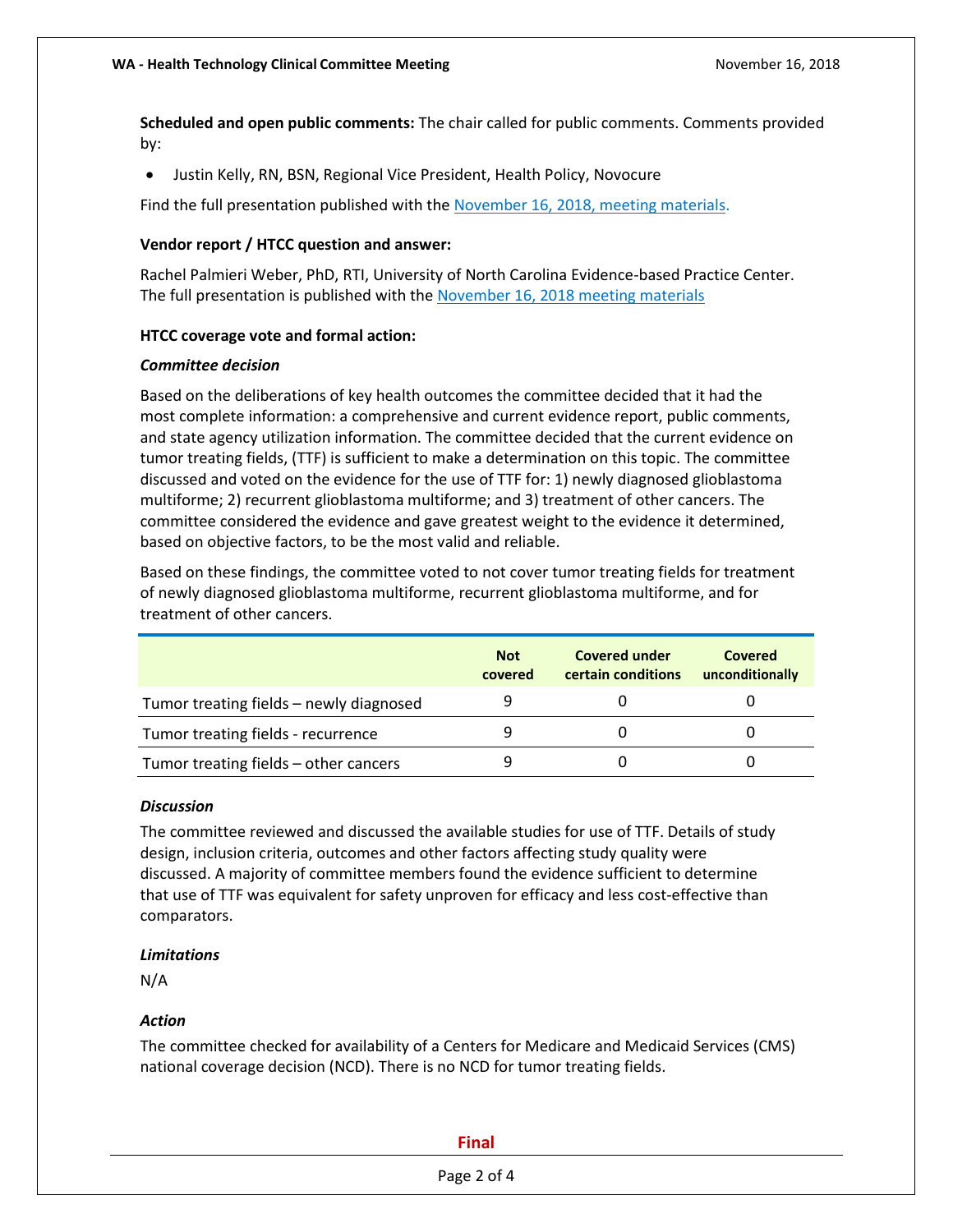The committee discussed clinical guidelines identified for tumor treating fields from the following organizations:

- National Comprehensive Cancer Network (NCCN) 2018 NCCN Clinical Practice Guidelines in Oncology. Central Nervous System Cancers Version 1.2018 U.K. National Institute for Health and Care Excellence (NICE) – 2018 Brain tumours (primary) and brain metastases in adults (2018)
- Medical Oncology Spanish Society (SEOM) 2017 SEOM clinical guidelines for diagnosis and treatment of glioblastoma (2017)
- European Association for Neuro-Oncology (EANO) 2017 EANO guideline on the diagnosis and treatment of adult astrocytic and oligodendroglial gliomas (2017)
- America Association of Neuroscience Nurses (AANN) 2016 Care of the Adult Patient with a Brain Tumor (2014) 39 (Revised 2016)
- European Society of Medical Oncology (ESMO) 2014 High-grade glioma: ESMO Clinical Practice Guidelines for diagnosis, treatment and follow up (2014)

The committee chair directed HTA staff to prepare a findings and decision document for public comment.

# **6. Peripheral nerve ablation (PET) scans for lymphoma:**

**Clinical expert:** The chair introduced Joseph G. Rajendran, MD, DMRT, FASNC, FACNM Professor of Radiology and Adjunct Professor of Radiation Oncology Department of Nuclear Medicine; University of Washington Medical Center, Harborview Medical Center, and the Seattle Cancer Care Alliance.

**Agency utilization and outcomes:** Charissa Fotinos, MD, MSc, Deputy Chief Medical Officer, Washington Health Care Authority, presented the state agency perspective for use of PET/CT scans for lymphomas. The full presentation is published with th[e November 16, 2016 meeting](http://www.hca.wa.gov/about-hca/health-technology-assessment/meetings-and-materials) [materials.](http://www.hca.wa.gov/about-hca/health-technology-assessment/meetings-and-materials)

**Scheduled and open public comments:** The chair called for public comments; no public comments provided.

**Vendor report/ HTCC question and answer:** Andrea Skelly, PhD, MPH, Aggregate Analytics, presented the evidence review for PT/CT scans for lymphomas*.* Find the full presentation published with the [November 16, 2018, meeting materials.](http://www.hca.wa.gov/about-hca/health-technology-assessment/meetings-and-materials)

### **HTCC coverage vote and formal action:**

### *Committee decision*

Based on the deliberations of key health outcomes the committee decided that it had the most complete information: a comprehensive and current evidence report, public comments, and state agency utilization information. The committee decided that the current evidence on PET/CT scans for lymphomas is sufficient to make a determination on this topic. The committee discussed and voted on the evidence for the use of PET/CT scans for lymphomas. The committee considered the evidence and gave greatest weight to the evidence it determined, based on objective factors, to be the most valid and reliable.

**Final**